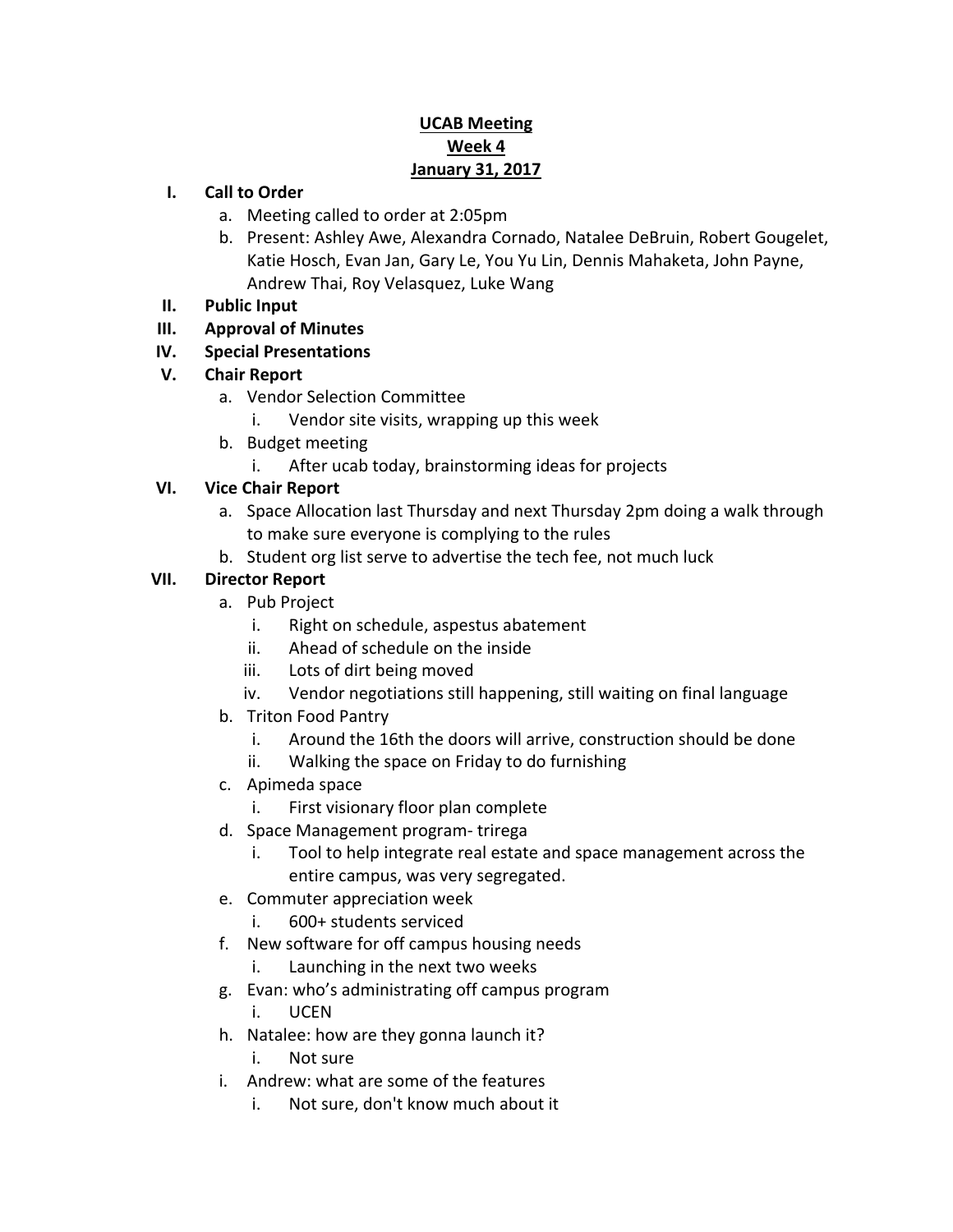- ii. Similar to UC Berkeley's model
- j. Robert: old software shut down?
	- i. Trying to migrate the data, but yes
- k. Luke: do you know how long it will take the pub vendor to respond once the language is finalized?
	- i. Not sure, hopes that they will sign it fairly quickly, since all the sticky points have been unstuck
- l. Luke: wooden panel on the windows by taxes
	- i. Broken window that we talked about last week from the storm

# **VIII. New Business**

# **IX. Old Business**

# **X. Member Reports**

## **XI. Open Forum**

- a. Panda Express
	- i. Luke: going to new business soon, panda express lease renewal
		- 1. John: they chose to extend, here until 202y. They self-renewed
	- ii. Ashley: don't most only have 5-year optional renewal? 1. John: Hugh said there was 10 years
	- iii. Evan: is it usually ten, is there precedent?
		- 1. Luke: 5-10 optional renewal from the vendor
- b. Round Table
	- i. Sharon will come in next week to talk about their lease, suggesting a one-year lease, since the pub probably won't be open by the time Round Table closed and then we would lose another alcohol serving entity
	- ii. Evan: pub scheduled to be completed by mid-may but won't be open until Fall?
		- 1. John: possibility
		- 2. Evan: can we have after the lease for a year and make it go straight to a RFP, only because of the pub opening?
	- iii. Luke: has everyone read UCAB statement about Round Table? Seen as out-of-date, student input mostly against, but there are some students who really like the space
	- iv. Evan: the groups that round table to stay, in general believe the patio would be closed, they think the entire space would be shut down. Lack of the correct information, presuming some issues. Wouldn't change the concept
	- v. Natalee: most people are expecting that it would be completely different, if the board decides to keep the pizza and alcohol theme
	- vi. Gary: not just that they don't understand, but the impact of going into a RFP. There are other interested parties as a sentimental value, that roundtable is a name
	- vii. Rob: there were actual donors?
		- 1. John: yes